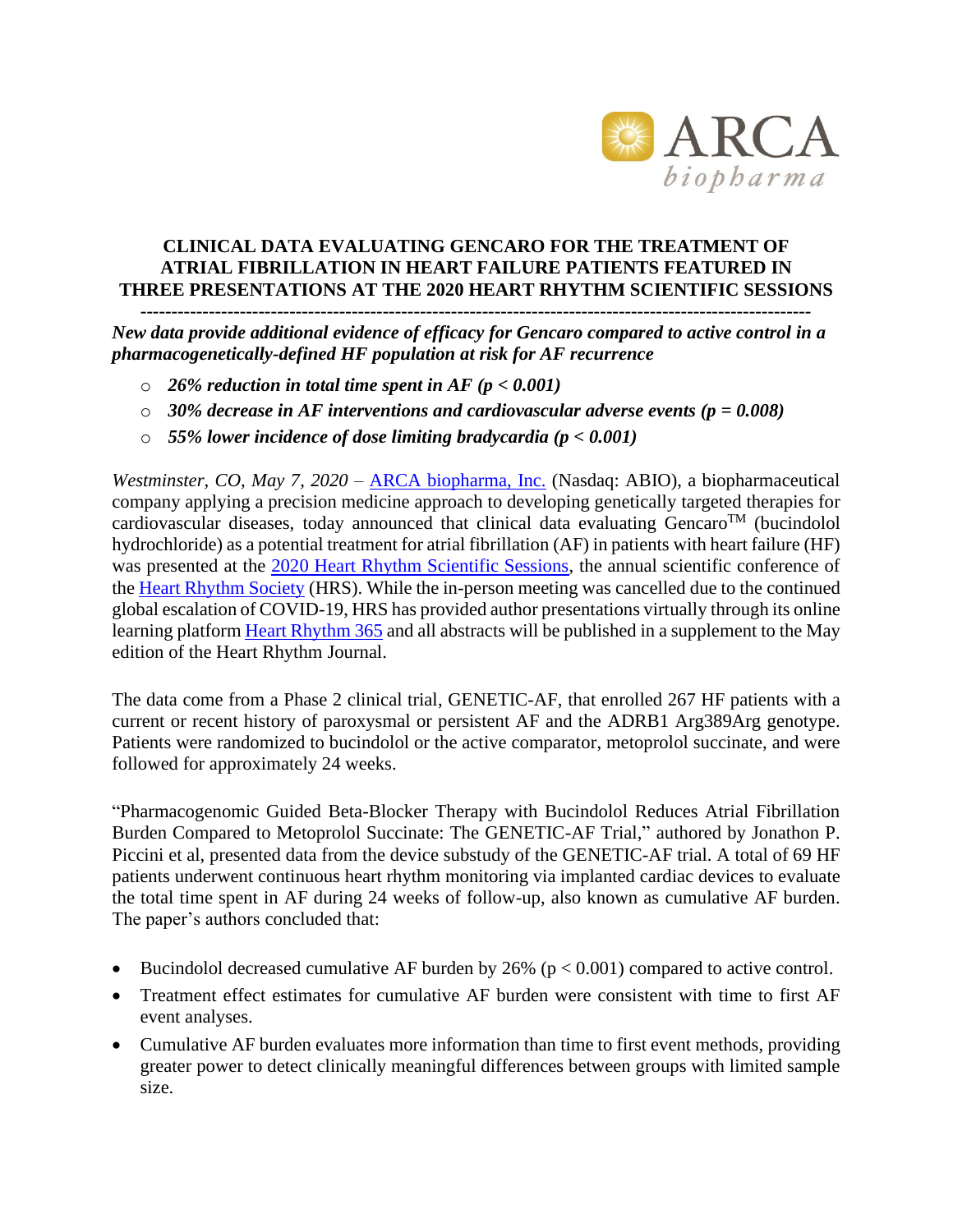"Impact of Pharmacogenetic-guided Bucindolol versus Metoprolol Succinate on the Overall Burden of Clinical Events in Patients with AF and Heart Failure: The GENETIC-AF Trial," authored by Jeff S. Healey et al, presented data on the frequency of AF rhythm interventions (i.e., electrical cardioversions, ablations, and Class 3 antiarrhythmic drug use) and cardiovascular (CV) adverse events in the GENETIC-AF trial. The paper's authors found that:

- Bucindolol decreased a composite endpoint of AF interventions and CV adverse events by 30% ( $p = 0.008$ ) compared to active control.
- Bucindolol decreased AF interventions by 33% ( $p = 0.009$ ) compared to active control.
- Significant and numerically greater results were observed (46% and 51%, respectively) in a subgroup previously identified by precision therapeutic phenotyping (PTP cohort).
- Similar significant results were observed (55% and 58%, respectively) for a subgroup of the PTP cohort with baseline LVEF values of 40% to 55%.

"Bucindolol is Associated with a Lower Incidence of Dose Limiting Bradycardia in Heart Failure Patients with Atrial Fibrillation: The GENETIC-AF Trial," authored by William T. Abraham et al, reviewed drug dosing and safety data for the GENETIC-AF trial. The paper's authors found that:

- Bucindolol was associated with a 55% ( $p < 0.001$ ) lower incidence of bradycardia compared to active control.
- Bradycardia was associated with a 4-fold increase in study drug dose reductions.
- Differences in study drug dosing were primarily observed in patients with heart rates less than 60 beats per minute, which was much more common in the metoprolol group ( $p < 0.0001$ ).
- Fewer bradycardia adverse events in the bucindolol vs. metoprolol groups (5 vs. 20 events, p  $= 0.003$ ).
- Bradycardia may limit dosing of conventional beta-blockers in HF patients with AF, which would be expected to compromise effectiveness for reducing HF clinical events.

The individual presentations can be found on the **Scientific Publications page** of the ARCA website and at HRS' [Heart Rhythm 365.](https://www.heartrhythm365.org/Public/Catalog/Home.aspx)

Michael Bristow, MD, PhD and CEO of ARCA commented: "Evaluated by the most sensitive and comprehensive measure of atrial fibrillation, continuous heart rhythm monitoring by an implanted device, these data indicate a clear efficacy signal for bucindolol compared to metoprolol succinate. Even more striking is the beneficial effect of bucindolol on downstream AF-related events occurring after an initial AF episode, with fewer clinical interventions to manage heart rhythm seen in the bucindolol group. Finally, the lower incidence of dose-limiting bradycardia with bucindolol provides a clue as to why conventional beta-blockers have not demonstrated efficacy for reducing heart failure events in patients with atrial fibrillation, while bucindolol has."

## **About ARCA biopharma**

ARCA biopharma is dedicated to developing genetically targeted therapies for cardiovascular diseases through a precision medicine approach to drug development. ARCA's lead product